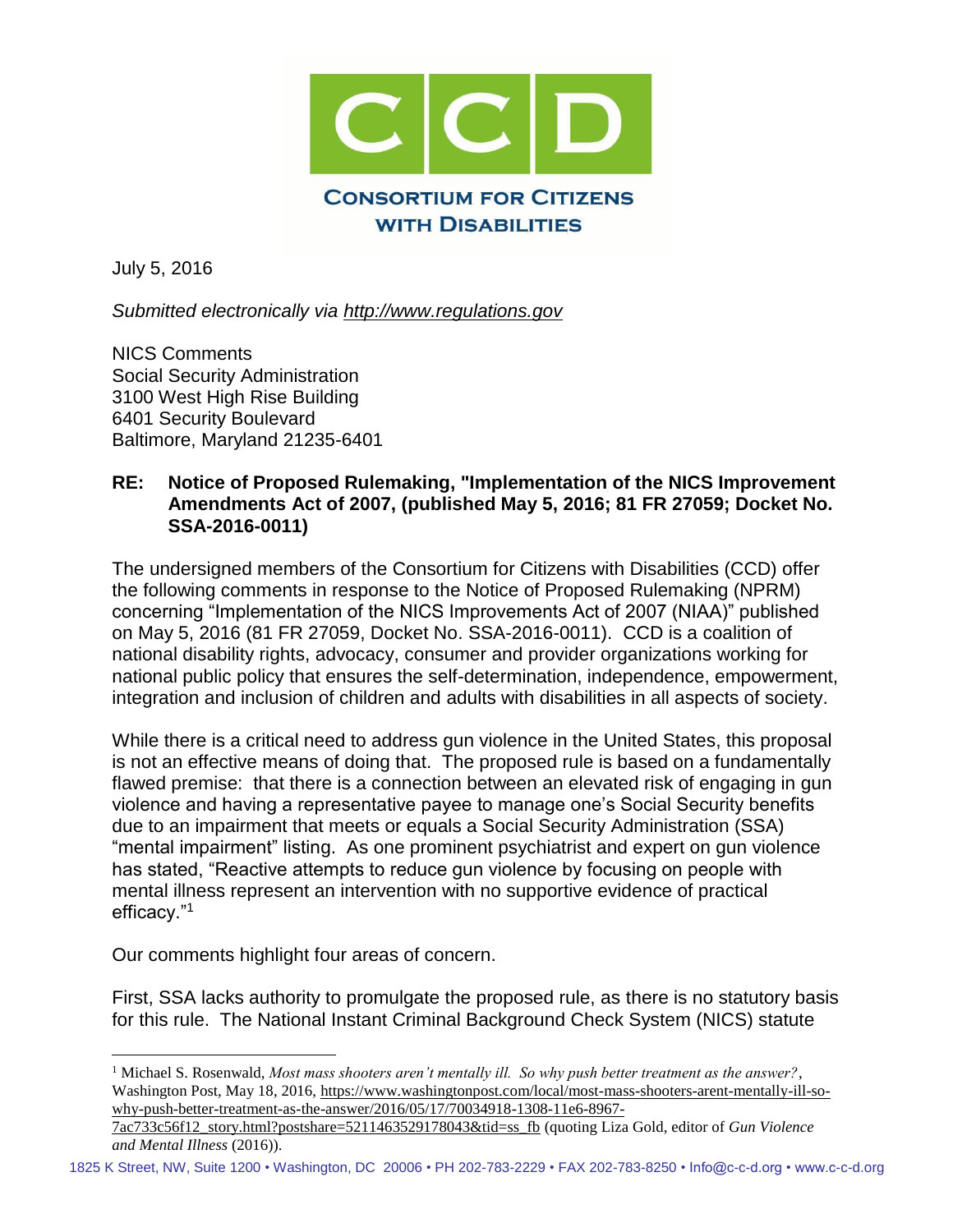authorizes the reporting of an individual to the Federal Bureau of Investigation NICS database on the basis of a determination that the person "lacks the capacity to contract or manage his own affairs" as a result of "marked subnormal intelligence, or mental illness, incompetency condition or disease. $"^2$  The appointment of a representative payee simply does not meet this standard. It indicates only that the individual needs help managing benefits received from SSA.

Second, the proposed rule would put in place an ineffective strategy to address gun violence, devoid of any evidentiary basis, targeting individuals with representative payees and listing-level mental impairments as potential perpetrators of gun violence. In doing so, it would also create a false sense that meaningful action has been taken to address gun violence and detract from potential prevention efforts targeting actual risks for gun violence. As two past presidents of the American Psychiatric Association have said of this proposal:

We are concerned about the president selectively targeting people with mental illness in his package of executive actions while ignoring other risk groups because they discriminate against this historically stigmatized population. . . . By allowing ourselves to focus on a group that accounts for only a tiny proportion of societal violence, we forego policy options that are likely to be much more protective. Any country's bandwidth for consideration of new policies is limited; if our leaders are distracted by mental illness, they will never get to consider the root cause of the problem.<sup>3</sup>

Third, the proposed rule would perpetuate the prevalent false association of mental disabilities with violence and undermine the groundbreaking work that the Obama Administration has done to promote community integration and employment of people with disabilities. The proposed rule could also dissuade people with mental impairments from seeking appropriate treatment or services, or from applying for financial and medical assistance programs.

Finally, the proposed rule would create enormous new burdens on SSA without providing any additional resources. Implementation of the proposed rule would divert scarce resources away from the core work of the SSA at a time when the agency is struggling to overcome record backlogs and prospective beneficiaries are waiting for months and years for determinations of their benefits eligibility. Moreover, SSA lacks the expertise to make the determinations about safety that it would be called upon to make as part of the relief process established by the proposed rule.

### **For these reasons, the undersigned members of CCD urge SSA to withdraw the proposed rule.**

<sup>&</sup>lt;sup>2</sup> 18 U.S.C. § 922 $(g)$ ; 27 C.F.R. § 478.11.

<sup>3</sup> Paul Appelbaum & Jeffrey Lieberman, *Gun Violence: Is Obama Right to Cite Mental Illness?*, Newsweek, Jan. 17, 2016, http://www.newsweek.com/gun-violence-obama-mental-illness-416414.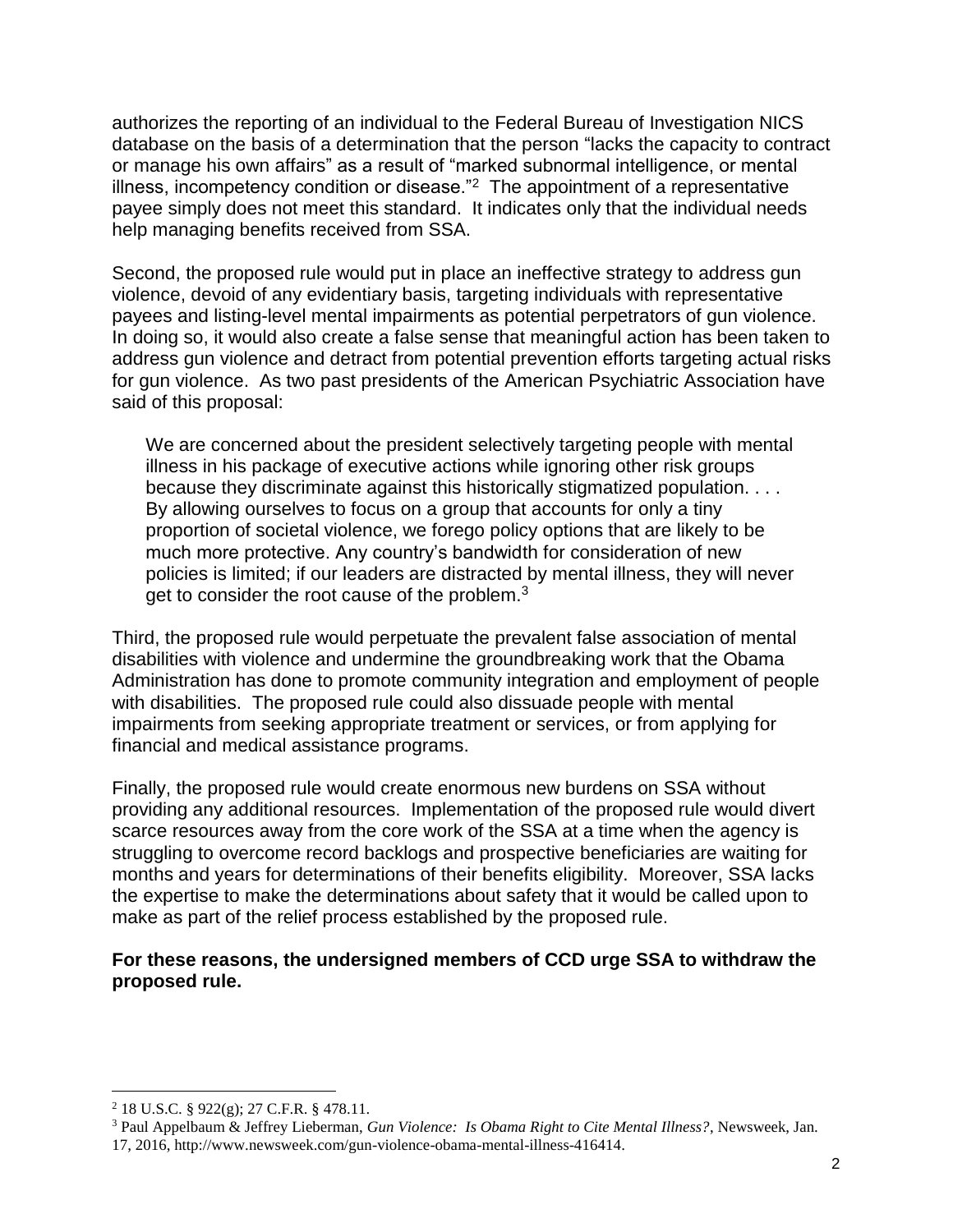We outline our concerns in more detail below.

## **I. SSA lacks the authority to promulgate the proposed rule**

SSA lacks the authority to promulgate the proposed rule because there is no statutory basis authorizing it to report individuals to the NICS database based on the appointment of a representative payee. The current NICS statute prohibits a person who has been "adjudicated a mental defective or committed to a mental institution" from possessing a firearm or ammunition. <sup>4</sup> The implementing regulations define "adjudicated as a mental defective" to mean "(a) A determination by a court, board, commission, or other lawful authority that a person, as a result of marked subnormal intelligence, or mental illness, incompetency, condition, or disease: (1) Is a danger to himself or to others; or (2) Lacks the mental capacity to contract or manage his own affairs."<sup>5</sup> The statute authorizes federal agencies to report information on individuals who meet this definition to the NICS.<sup>6</sup>

The appointment of a representative payee simply does not constitute an adjudication that a person lacks the mental capacity to contract or manage his own affairs, as the proposed rule claims.

The Social Security Act provides that SSA may appoint a representative payee if "the interest of any qualified individual under this title would be served thereby…*regardless of the legal competency or incompetency of the qualified individual*" [emphasis added]<sup>7</sup>. As SSA explains in the "Introduction" to its current regulations, a determination to appoint a representative payee is *not* a determination that the individual lacks the mental capacity to manage his or her own affairs:

A representative payee will be selected if we believe that the interest of a beneficiary will be served by representative payment rather than direct payment of benefits. Generally, we appoint a representative payee if we have determined that the beneficiary is not able to manage or direct the management of benefit payments in his or her own interest.<sup>8</sup>

Instead, a representative payee may be appointed as long as the "interest of a beneficiary will be served." That is a far cry from an adjudication that an individual lacks the capacity to contract or manage his own affairs, and is often based merely on convenience. First, as SSA acknowledges, the appointment of a payee is not a determination of capacity. Second, it concerns only the narrow set of skills relevant to managing SSA benefit payments—a far more limited scope of decision-making than the

<sup>7</sup> 42 U.S.C. 1007(a), "In General.—If the Commissioner of Social Security determines that the interest of any qualified individual under this title would be served thereby, payment of the qualified individual's benefit under this title may be made, regardless of the legal competency or incompetency of the qualified individual, either directly to the qualified individual, or for his or her use and benefit, to another person (the meaning of which term, for purposes of this section, includes an organization) with respect to whom the requirements of subsection (b) have been met (in this section referred to as the qualified individual's "representative payee")."

<sup>8</sup> 42 C.F.R. § 416.601.

 $\overline{a}$  $4$  18 U.S.C. § 922(g).

<sup>5</sup> 27 C.F.R. § 478.11.

<sup>6</sup> P.L. 103-159, 107 Stat. 1536. 18 U.S.C. § 922.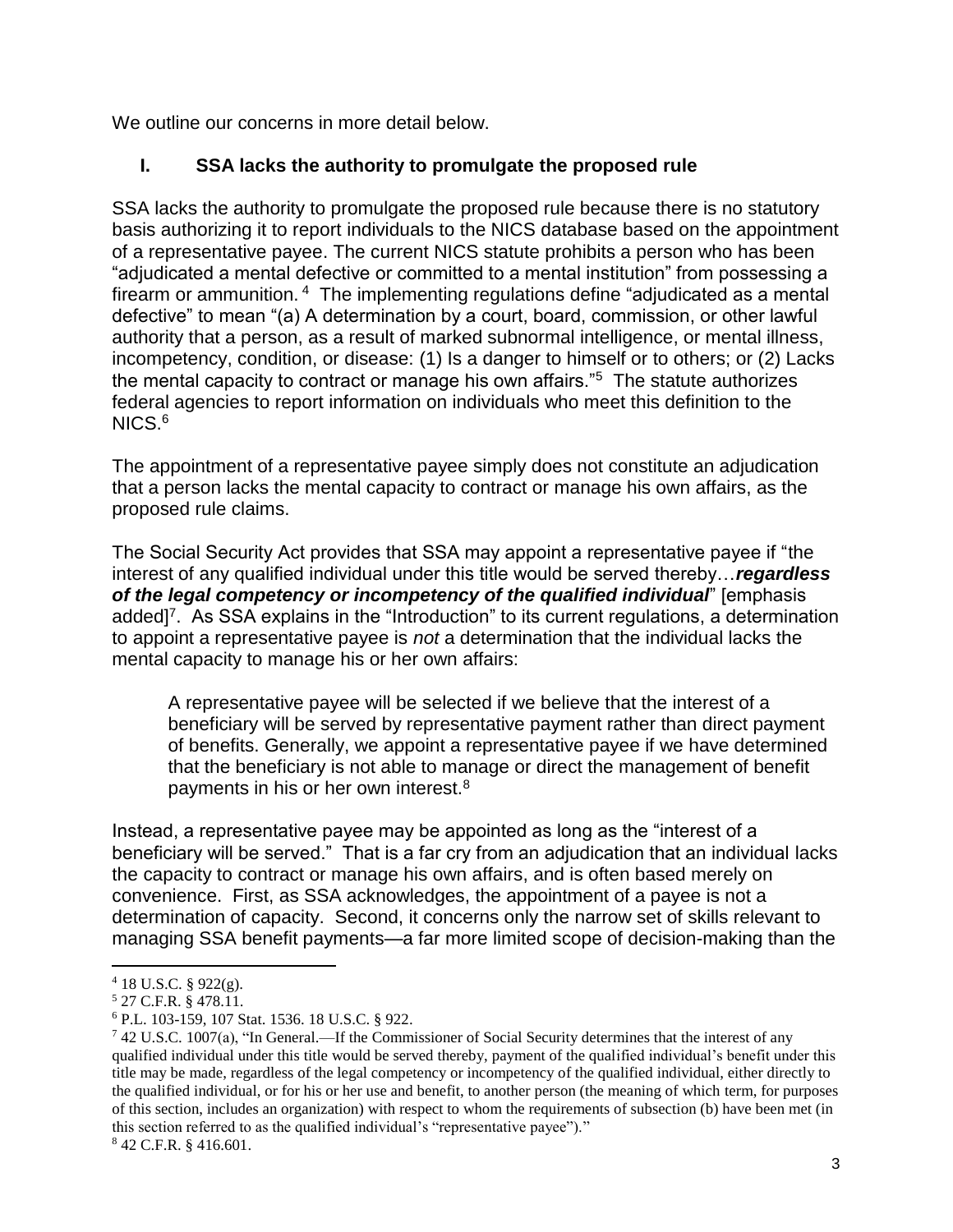ability to manage one's own affairs. The latter is ordinarily understood to mean the ability to ensure one's own health, safety and wellbeing, including the ability to secure food, shelter, and other basic necessities. Generally when a person is adjudicated as lacking the capacity to manage his or her own affairs, a plenary guardian is appointed. In sharp contrast, the appointment of a payee would not even suggest that an individual needs a limited guardian for financial purposes; having a payee simply signals that an individual would benefit from assistance in managing his or her SSA benefits, and no more. Thus, the appointment of a representative payee does not constitute an adjudication that a person lacks the mental capacity to manage his or her own affairs.<sup>9</sup>

In addition, in practice the appointment of a representative payee is often a pro forma determination that says little about a person's ongoing competence to manage his or her Social Security benefits – much less about gun violence or the ability to manage his or her own affairs as required under the NICS statutory standard. For example:

- In many cases, a representative payee is appointed as a consequence of a person's living arrangement, when a residential service provider insists on or strongly encourages individuals with disabilities to make the provider their representative payee so that the provider may directly access payment for its services.
- In some cases, a representative payee is appointed due to "a beneficiary's shortterm convalescence or mental incapacity<sup>"10</sup>, but the need for a payee on an ongoing basis may or may not be reevaluated.
- In some cases, the initial determination of need for a representative payee may have been incorrect, but nevertheless made for convenience or other reasons. The Survey of Social Security Representative Payees, conducted for the National Research Council, found that in approximately 5 percent of cases both the representative payee and the beneficiary agreed that, rather than needing a payee, the beneficiary could manage their payments on their own.<sup>11</sup>

### **II. The proposed rule lacks an evidentiary basis and is an ineffective means of addressing gun violence.**

The proposed rule would authorize SSA to report to the NICS gun database individuals who have been appointed a representative payee and who have impairments that meet or equal a mental impairment listing under Section 12.00 of SSA's Listings of Impairments. The proposed rule identifies eight affected listings under Section 12.00, including autism spectrum disorders, developmental disabilities, intellectual disability, organic mental disorders, psychotic disorders, and affective disorders.

<sup>9</sup> Furthermore, the appointment of a payee does not constitute an "adjudication." An adjudication connotes a much greater level of scrutiny and a more formal process than is involved in the appointment of a payee.

<sup>&</sup>lt;sup>10</sup> National Research Council. (2007). Improving the Social Security Representative Payee Program: Serving Beneficiaries and Minimizing Misuse. Committee on Social Security Representative Payees, Division of Behavioral and Social Sciences and Education. Washington, DC: The National Academies Press, p. 84.

 $11$  Ibid, Table 6-1.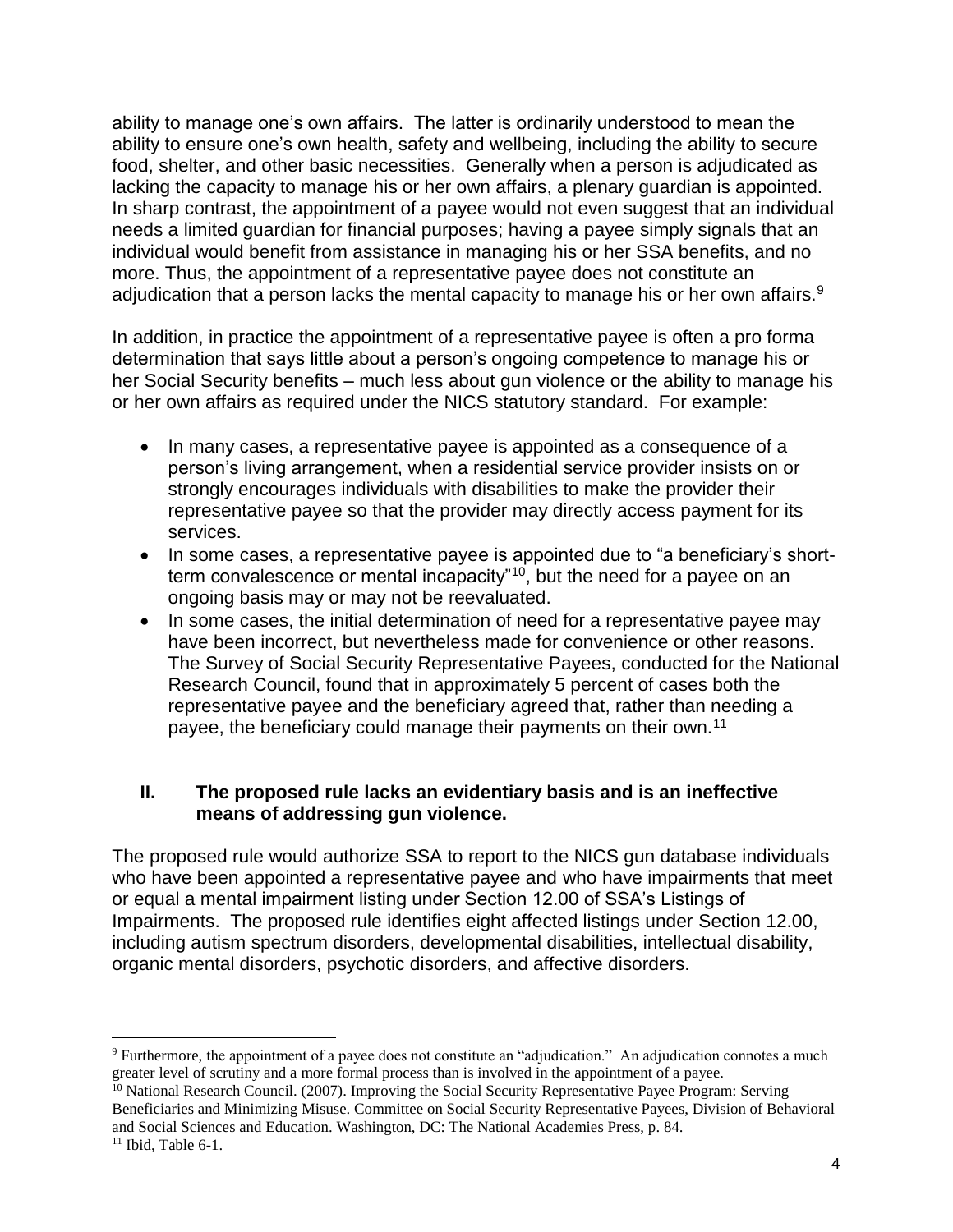We are aware of no evidentiary basis to support a connection between having a representative payee appointed due to these eight diverse mental impairments and the potential for gun violence. Nor does the proposed rule articulate any such evidentiary basis.

In fact, the seminal study on risk of violence and mental illness—the MacArthur Violence Risk Assessment Study—compared the prevalence for violence among individuals with mental illnesses to the prevalence for violence among other residents of the same neighborhoods.<sup>12</sup> The study showed that the two groups' prevalence for violence was "statistically indistinguishable."<sup>13</sup>

To the extent that research has identified risk factors for violence, demographic variables such as age, gender and socioeconomic status are more reliable predictors of violence than mental disability.<sup>14</sup> "The main risk factors for violence still remain being young, male, single, or of lower socio-economic status."<sup>15</sup> The most relevant factors to predicting *serious* violence include "having less than a high school education, history of violence, juvenile detention, perception of hidden threats from others, and being divorced or separated in the past year."<sup>16</sup>

Moreover, by targeting people with mental disabilities despite the lack of any connection between mental disability and a propensity to engage in gun violence, the proposed rule would also create a false sense that meaningful action has been taken to address gun violence and detract from potential prevention efforts targeting actual risks for gun violence.

### **III. The proposed rule would perpetuate the false association of mental disabilities with violence and undermine efforts to promote community integration and employment of people with disabilities.**

By singling out Social Security beneficiaries with mental disabilities as a primary target for gun violence prevention, the proposed rule would perpetuate unfounded societal prejudices and contribute to the marginalization of individuals with mental impairments. Despite the lack of connection between mental disabilities and violence, media coverage of mental illness has consistently "emphasize[d] interpersonal violence in a way that is highly disproportionate to actual rates of such violence among the US population with mental illness," contributing to damaging and unfounded public

<sup>12</sup> Henry J. Steadman, et al., *Violence by People Discharged from Acute Psychiatric Inpatient Facilities and by Others in the Same Neighborhoods*, 55 ARCH. GEN. PSYCHIATRY 393, 400 (May 1998). The authors chose control subjects from the same neighborhoods as discharged patients in an effort to isolate mental illness from other socioeconomic and environmental factors that correlate with mental illness. *Id*. at 401; Heather Stuart, *Violence and Mental Illness: An Overview*, 2 JOURNAL OF WORLD PSYCHIATRY 121, 122 (June 2003) ("The MacArthur Violence Risk Assessment . . . stands out as the most sophisticated attempt to date to disentangle [the] complex relationships" of mental illness, prior history of violence, co-morbid substance abuse, and "broad environmental influences such as socio-demographic or economic factors that may have exaggerated differences in past research.").  $^{13}$  *Id.* 

<sup>14</sup> *Id.*

<sup>15</sup> Heather Stuart, *Violence and Mental Illness: An Overview*, 2 JOURNAL OF WORLD PSYCHIATRY 121, 122 (June 2003).

<sup>16</sup> Elbogen & Johnson, supra note 7, at 155.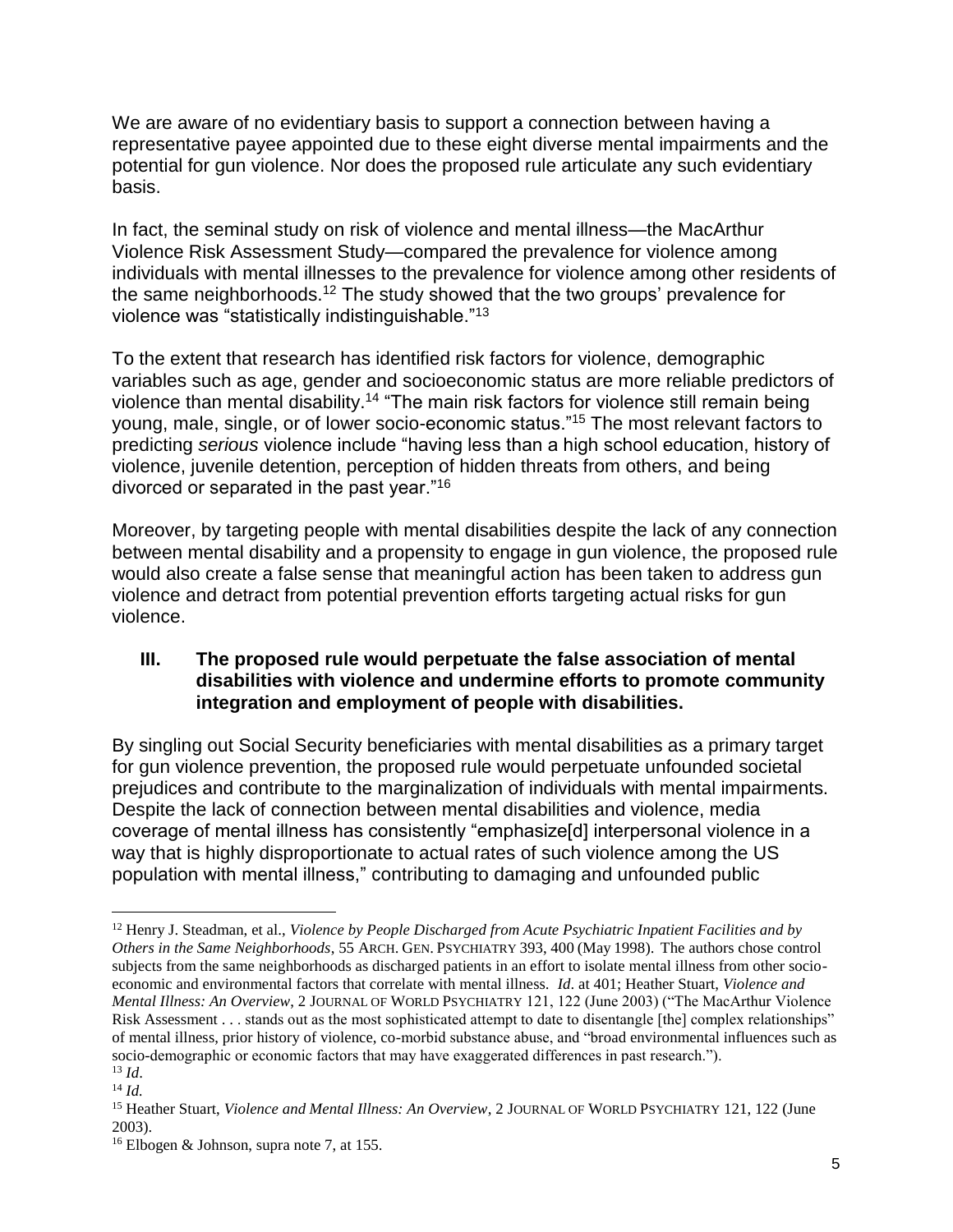perceptions of people with mental disabilities as violent.<sup>17</sup> The proposed rule has the potential to fan these flames and to undermine the major goals and advances made by the Obama Administration to expand opportunities for individuals with disabilities to be full and equal participants in American society.

For example, the Administration has made enforcement of the Americans with Disabilities Act's integration mandate and the Supreme Court's *Olmstead* decision one of its highest priorities. As a result, thousands of individuals with disabilities have been able to leave institutions and now live in their own homes and communities. Yet the proposed rule, if adopted, would convey to landlords and neighbors that people with disabilities are dangerous and should be feared rather than welcomed. The proposed rule would convey the same message to employers, undermining the Administration's important work to expand employment opportunities for individuals with disabilities and contributing to the devastating rates of unemployment among people with disabilities.

Further, the proposed rule could deter individuals from applying for Social Security or Supplemental Security Income disability benefits, from seeking a representative payee, or from seeking health or mental health services due to concerns over privacy or gun ownership.

As prominent psychiatrists Paul Appelbaum and Jeffrey Lieberman observe:

If every set of approaches to reduce violence includes measures aimed at people with mental illness, it should be little wonder that the public believes the two are closely related. The effects of these beliefs are evident in surveys showing that most Americans would not want to work or socialize with a person with schizophrenia, and nearly half would prefer not to have such a person as a neighbor. These attitudes reinforce the social isolation of people struggling with mental illness, and contribute to frequent opposition to the siting of community-based residential facilities.<sup>18</sup>

### **IV. The proposed rule places a significant burden on SSA with no additional resources to address the new workload.**

The proposed rule would place a significant administrative burden on SSA, with no new resources. Diversion of scarce administrative resources to this new workload would inevitably come at the expense of the agency's core work. SSA is currently struggling to overcome record backlogs and prospective beneficiaries are waiting for months and years for determinations of their benefits eligibility. Additionally, as noted by the Social Security Advisory Board, SSA already faces many challenges in effectively administering its representative payee program, including "the design of the current program and the inadequate resources devoted to administering it"<sup>19</sup>.

<sup>17</sup> Emma E. McGinty et al., *Trends in News Media Coverage of Mental Illness in the United States: 1995-2014*, 35 Health Affairs 1121, 1128 (2016).

<sup>18</sup> Paul Appelbaum & Jeffrey Lieberman, *Gun Violence: Is Obama Right to Cite Mental Illness?*, Newsweek, Jan. 17, 2016, http://www.newsweek.com/gun-violence-obama-mental-illness-416414.

<sup>19</sup> Social Security Advisory Board, "Representative Payees: A Call to Action", March 2016.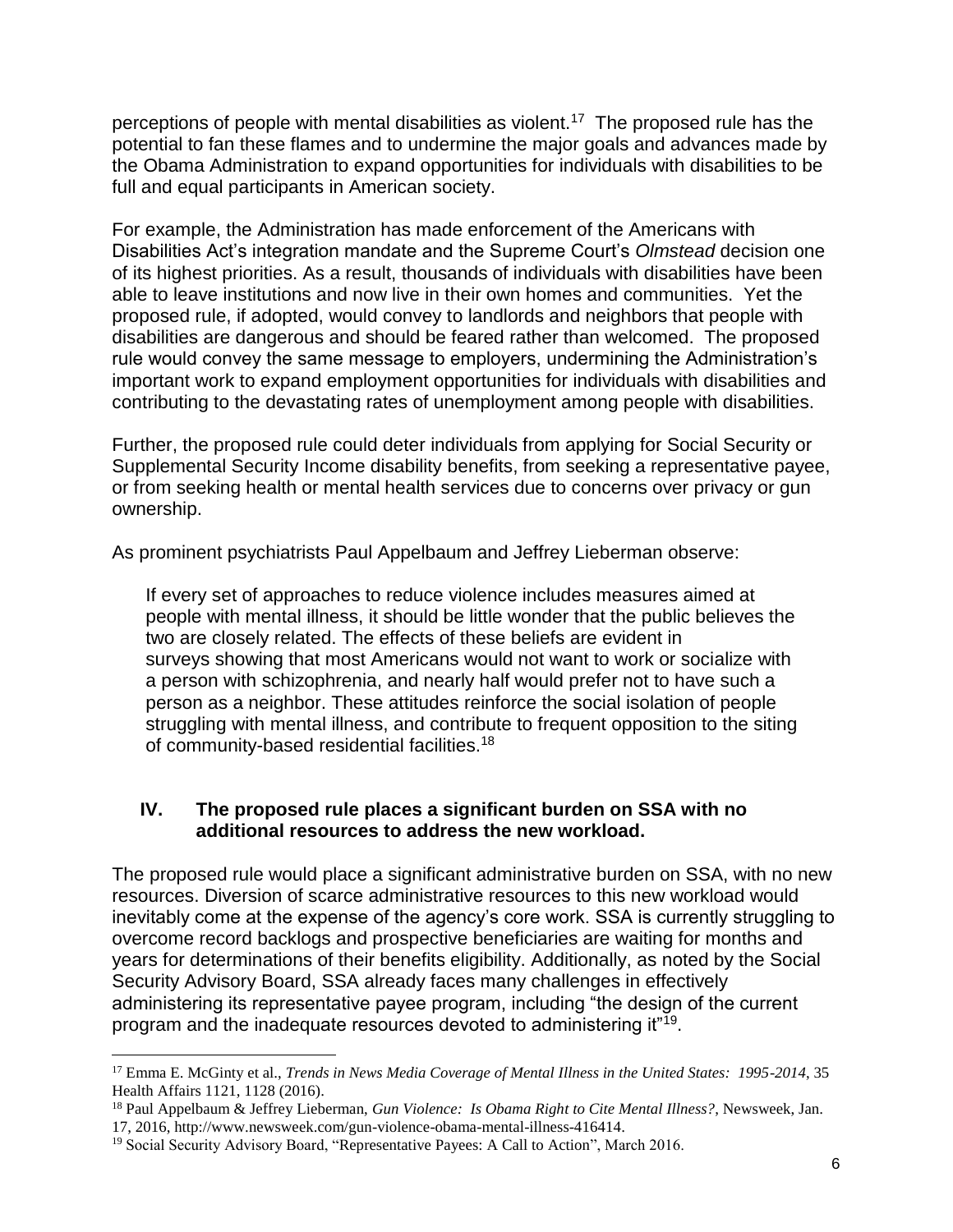## *NICS Reporting Requirements*

The proposed rule would require SSA to compile, quality check, and submit information about individuals who meet the new SSA NICS criteria to the Attorney General at least four times a year. This would divert staff time from other core SSA activities. SSA would also have to develop a computer system that could securely gather, store, and transmit personally identifiable information (PII) including name, date of birth, sex, and Social Security number to the Attorney General.

### *Beneficiary Notification Requirements*

The proposed rule states that the NIAA requires SSA to inform affected individuals about "their possible Federal prohibition on possessing or receiving firearms, the consequences of such inclusion, the criminal penalties for violating the Gun Control Act, and the availability of relief from the prohibitions imposed by Federal law." Under the proposed rule, SSA would provide oral and written notification "at the commencement of the adjudication process", defined as any point at which SSA conducts a capability determination to decide whether to appoint a representative payee. In the background to the proposed rule, SSA states: "We recognize that this means we would provide some beneficiaries with the oral and written notice required by the NIAA, but ultimately not report them to the NICS because we determine that they do not require representative payees."

Notification will require a significant amount of SSA staff time and resources.

In 2014, SSA awarded SSI benefits to 162,150 people aged 18-64 on the basis of a mental impairment<sup>20</sup> and awarded Title II disability benefits to 176,613 people for the same reason.<sup>21</sup> Assuming that SSA conducts capability determinations for most individuals who qualify for benefits on the basis of meeting or equaling a mental impairment listing, we make a conservative estimate that SSA staff may need to notify approximately 100,000 awardees per year about federal firearms prohibitions and its provision of information to the NICS. <sup>22</sup>

 For oral notification, while some conversations may be relatively short, taking only a few minutes, undoubtedly SSA staff would encounter many beneficiaries who have multiple questions about the NICS, privacy and gun ownership implications, and the appeals process.

<sup>20</sup> [https://www.ssa.gov/policy/docs/statcomps/ssi\\_asr/2014/sect09.html](https://www.ssa.gov/policy/docs/statcomps/ssi_asr/2014/sect09.html)

<sup>21</sup> [https://www.ssa.gov/policy/docs/statcomps/di\\_asr/2014/sect03b.html](https://www.ssa.gov/policy/docs/statcomps/di_asr/2014/sect03b.html)

<sup>&</sup>lt;sup>22</sup> Our estimates take into account: (1) the cited 2014 awards data on the basis of a mental impairment; (2) the percentage of concurrent SSI and Title II benefit receipt, from the SSA Monthly Statistical Snapshot, March 2016, [https://www.ssa.gov/policy/docs/quickfacts/stat\\_snapshot/index.html#table1;](https://www.ssa.gov/policy/docs/quickfacts/stat_snapshot/index.html#table1) and (3) 2013 data on the percentage of adult awardees who met or equaled a listing. In 2013, 41.8% of SSI awardees aged 18-64 met or equaled a listing [\(https://www.ssa.gov/policy/docs/statcomps/ssi\\_asr/2014/sect10.html#table73\)](https://www.ssa.gov/policy/docs/statcomps/ssi_asr/2014/sect10.html#table73) and 37.5% of Title II disability awardees met or equaled a listing [\(https://www.ssa.gov/policy/docs/statcomps/di\\_asr/2014/sect04.html#table64\)](https://www.ssa.gov/policy/docs/statcomps/di_asr/2014/sect04.html#table64).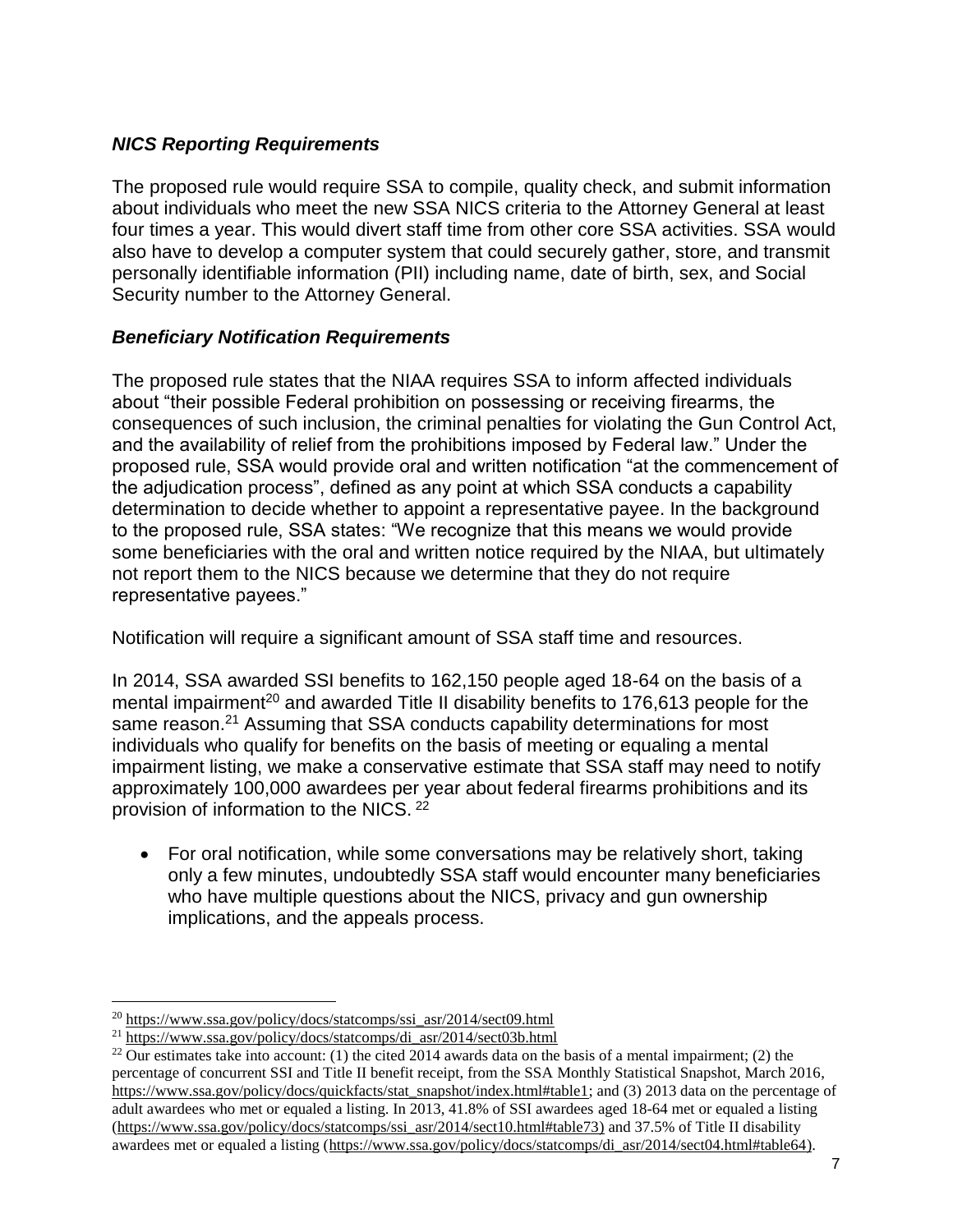For written notification, SSA would have to compose a written notice, produce it in various formats (Braille, audio recording, translations in to various languages) and mail notices to all affected individuals.

Many beneficiaries would also require oral and written notice when SSA performs capability determinations in connection with continuing disability reviews, long after benefits were awarded. SSA can conduct capability determinations at any time on beneficiaries who currently manage their own funds. As the proposed rule states, SSA is "always alert to changes in circumstances that might indicate the need for a new capability determination…. We consider reviewing capability in a number of situations, including…when any other contact with the beneficiary or payee raises a question about the beneficiary's capability."

# *Appeals*

 $\overline{a}$ 

SSA already provides an appeals process for beneficiaries to dispute their need for a representative payee or the assignment of a specific payee.<sup>23</sup> There are relatively few such appeals: 803 in 2013 and 489 in 2014.<sup>24</sup>

However, if SSA reports a subset of individuals who are found to need payees to the NICS database, there would undoubtedly be more of this type of appeal. More beneficiaries would appeal, many would appeal multiple times, and many would pursue their appeals to higher levels than they would do otherwise. This increase would not be limited to individuals who meet a mental impairment listing. Many non-disability beneficiaries, beneficiaries who receive disability benefits for non-mental impairments, and beneficiaries who were awarded benefits because of mental impairments at Step 5 of the sequential evaluation process, will not understand SSA's policies. They will appeal payee determinations because they do not want to be reported to the NICS database.

The proposed rule would also create a new type of appeal: a program for relief from federal firearms prohibitions. The prefatory matter to the proposed rule states:

We propose to provide these individuals with a process by which they can apply for relief from the Federal firearms prohibitions and a means to submit evidence for us to consider. As required by the NIAA, this request for relief process would focus on whether the circumstances regarding the disability, and the applicant's record and reputation, are such that we find the applicant will not be likely to act in a manner dangerous to public safety, and that the granting of the relief would not be contrary to the public interest. To make these required findings, we propose to require the individual who requests relief to provide us with certain evidence, including evidence from his or her primary mental health provider regarding his or her current mental health status and mental health status for the past 5 years. We also propose to require an applicant for relief to submit written statements and any other

<sup>23</sup> POMS GN 00503.110,<https://secure.ssa.gov/poms.nsf/lnx/0200503110>

<sup>&</sup>lt;sup>24</sup> [http://www.ssab.gov/Portals/0/OUR\\_WORK/REPORTS/Rep\\_Payees\\_Call\\_to\\_Action\\_Brief\\_2016.pdf](http://www.ssab.gov/Portals/0/OUR_WORK/REPORTS/Rep_Payees_Call_to_Action_Brief_2016.pdf) p.4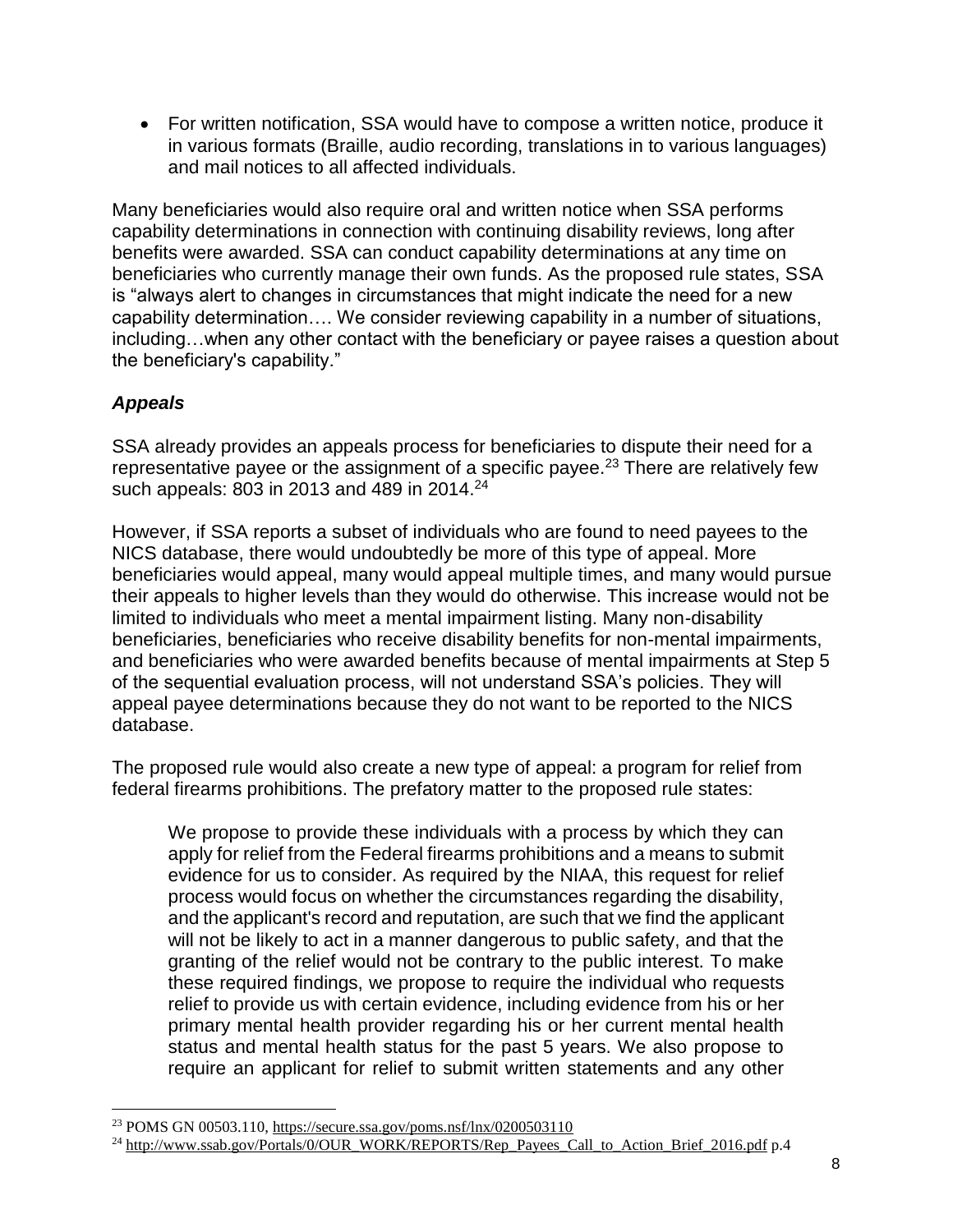evidence regarding the applicant's reputation. As part of the relief process, we would also obtain a criminal history report on the applicant. After the applicant submits the evidence required under the rules, a decision maker who was not involved in finding that the applicant's benefit payments must be made through a representative payee would review the evidence and act on the request for relief. We would notify the applicant in writing of our action regarding the request for relief.

SSA currently lacks the expertise to make the determinations about safety that it would be called upon to make as part of this relief process.<sup>25</sup> To implement the proposed rule, SSA would need to develop policy and training materials, sample notices, and data tracking mechanisms for this new type of review. The agency would either have to hire additional staff to handle requests for relief or train and divert current staff from their existing workloads.

#### *Lack of Funding*

 $\overline{a}$ 

Unless Congress appropriates additional resources for SSA to implement the proposed rule – an unlikely scenario – the proposed rule would force SSA to divert scare resources at time when its workload already exceeds its administrative funding.

The Baby Boomers have aged into the years where disability is most prevalent. In addition, the oldest members of the Baby Boom generation (born 1946-1964) became eligible for early retirement in 2008; the youngest members of the generation will not turn 70 until 2034. During this period, SSA will face enormous pressure to manage retirement and Medicare applications, in addition to the agency's existing workloads. Even after all Baby Boomers have retired, SSA will continue to manage a large number of beneficiaries.

SSA's administrative funds have not kept pace with the growth in beneficiaries. In FY 2016, SSA's administrative costs are about 1.3 percent of the benefit payments paid each year.<sup>26</sup> This is a decrease from prior years.<sup>27</sup>

With the growth in beneficiaries outpacing increases in administrative funding, backlogs are inevitable. At the end of FY 2015, there were over 3 million post-eligibility actions pending in SSA's Program Service Centers (PSCs) with an average processing time of 259 days. These actions include important topics like appeals of benefit reductions and terminations. This is a tremendous increase from the previous year, when there were approximately 2 million pending actions in PSCs.<sup>28</sup> Disability claimants are also waiting longer for determinations: there are currently over 1.1 million claimants awaiting SSA

<sup>&</sup>lt;sup>25</sup> In addition, it is highly troubling that the proposed rule appears to presume that individuals are likely to act in a manner dangerous to public safety simply because they have a representative payee due to a mental impairment; individuals should not be required to disprove this presumption when no finding has ever been made that they are likely to act dangerously in the first place.

<sup>26</sup> <https://www.ssa.gov/budget/FY17Files/2017LAE.pdf> p.23

<sup>&</sup>lt;sup>27</sup> [https://www.ssa.gov/oact/STATS/admin.html,](https://www.ssa.gov/oact/STATS/admin.html) which only includes Title II benefits.

<sup>28</sup> Personal correspondence with SSA staff, March 22, 2016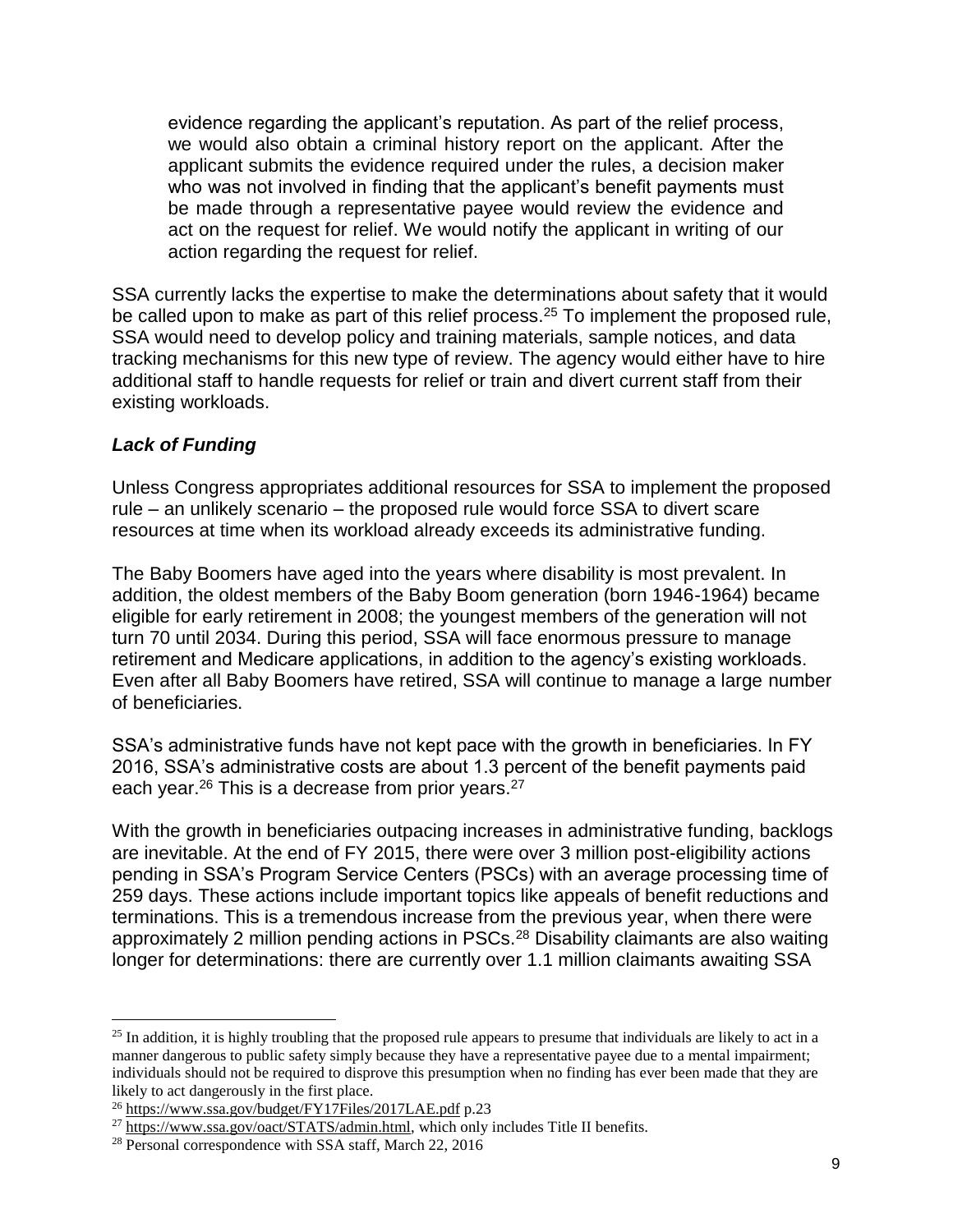Administrative Law Judge hearings, and they are waiting an average of 543 days for their hearings to be held; both are historic highs.<sup>29</sup>

SSA's claimants and beneficiaries already face long wait times for every interaction with the agency: calling, visiting field offices, applying for benefits, and handling posteligibility matters. Some claimants become homeless, face medical emergencies without insurance, or even die while they are awaiting decisions about their eligibility for benefits. Beneficiaries wait months or years for SSA to handle post-eligibility issues that affect their financial and medical stability.

Diverting resources for NICS reporting, notification and appeals will have very real, harmful consequences to those who need SSA's assistance on other matters.

# **Conclusion**

In closing, the undersigned members of CCD urge SSA to withdraw the proposed rule on "Implementation of the NICS Improvement Amendment Act of 2007."

Sincerely,

| <b>ACCSES</b>                                            |
|----------------------------------------------------------|
| American Association of People with Disabilities         |
| Association of University Centers on Disabilities        |
| <b>Autistic Self Advocacy Network</b>                    |
| Bazelon Center for Mental Health Law                     |
| Brain Injury Association of America                      |
| Disability Rights Education & Defense Fund               |
| Justice in Aging                                         |
| Learning Disabilities Association of America             |
| <b>Mental Health America</b>                             |
| <b>National Alliance on Mental Illness</b>               |
| National Association of Disability Representatives       |
| National Association of State Head Injury Administrators |
| <b>National Council for Behavioral Health</b>            |
| National Council on Independent Living                   |
| <b>National Disability Institute</b>                     |

<sup>29</sup> <https://www.nashia.org/pdf/ncssma-fy-2017-budget-analysis-march-2016.pdf>